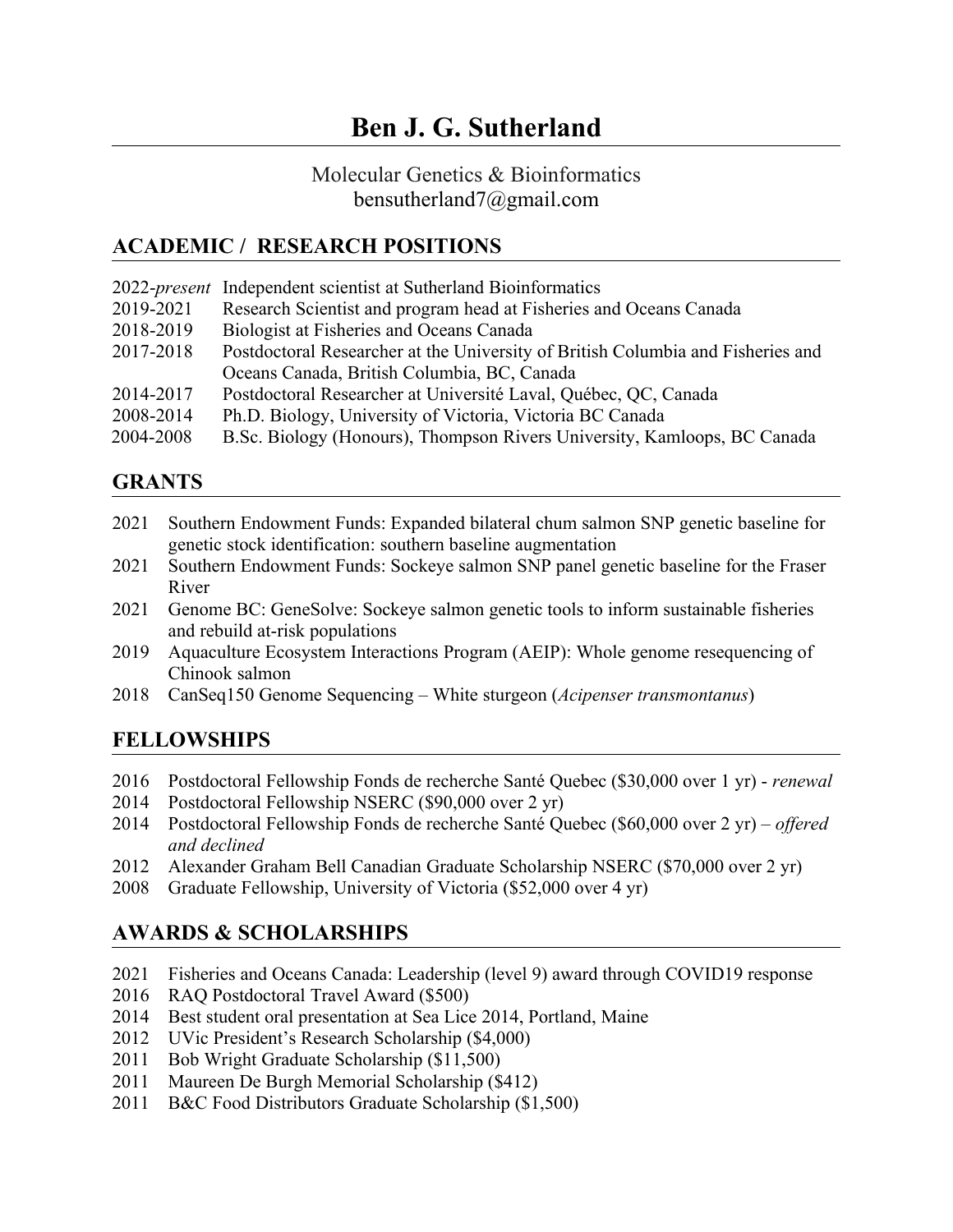2010 Best poster presentation at Ecol. and Evol. Ethology of Fishes, Vancouver, BC (\$350) 2008 W. Gordon Fields Memorial Fellowship (\$1,450)

#### **PUBLICATIONS**

#### *Submitted preprints:*

Preprint:

#### *Peer-reviewed journal articles:*

- 27.Beacham, T. D., Jonsen, K., **Sutherland, B. J. G.**, Lynch, C., Rondeau, E. B. (2022). Assessment of mixed-stock fisheries and hatchery broodstocks for Coho Salmon in British Columbia, Canada via parentage-based tagging and genetic stock identification. *Fisheries Research* **245**, 106136.
- 26.Venney, C. J., **Sutherland, B. J. G.**, Beacham, T. D., Heath, D. D. (2021). Population differences in Chinook salmon (*Oncorhynchus tshawytscha*) DNA methylation: genetic drift and environmental factors. *Ecology and Evolution* **11**(11), 6846-6861.
- 25.**Sutherland B. J. G.**, Candy J., Mohns K., Cornies O., Jonsen K., Le K., Gustafson R. G., Nichols K. M., Beacham T. D., *in review*. Population structure of eulachon *Thaleichthys pacificus* from Northern California to Alaska using single nucleotide polymorphisms from direct amplicon sequencing.
- 24.Akbarzadeh A., Houde A-L. S., **Sutherland B. J. G.**, Gunther O. P., Miller K. M., (*accepted*). Identification of hypoxia-specific biomarkers in salmonids using RNA-sequencing and validation using high-throughput qPCR. *G3 – Genes*|*Genomes*|*Genetics*. Preprint: https://www.biorxiv.org/content/10.1101/2020.05.14.086090v2.
- 23.Esenkulova S., **Sutherland B. J. G.**, Tabata A., Haigh N., Pearce C. M., Miller K. M. (*accepted*). Combining metabarcoding and morphological approaches to identify phytoplankton taxa associated with harmful algal blooms. *FACETS*. Preprint: https://www.biorxiv.org/content/10.1101/816926v2.
- 22.Blumstein D. M., Campbell M. A., Hale M. C., **Sutherland B. J. G.**, McKinney G. J., Stott W., Larson W. A. (2020). Comparative genomic analyses and a novel linkage map for cisco (*Coregonus artedi*) provides insight into chromosomal evolution and rediploidization across salmonids. *G3 – Genes*|*Genomes*|*Genetics* **10**(8), 2863-2878.
- 21.Beacham T. D., Jonsen K. M., McIntosh B., **Sutherland B. J. G.**, Willis D., Lynch C., Wallace C. G. (2020). Large-scale parentage-based tagging and genetic stock identification applied in assessing mixed-stock fisheries and hatchery broodstocks for coho salmon in British Columbia, Canada. *Canadian Journal of Fisheries and Aquatic Sciences*. Online Early https://doi.org/10.1139/cjfas-2020-0035
- 20.**Sutherland B. J. G.**, Rycroft C., Ferchaud A.-L., Saunders R., Li L., Liu S., Chan A., Otto S., Suttle C., Miller K.M. (2020). Relative genomic impacts of translocation history, hatchery practices, and farm selection in Pacific oyster *Crassostrea gigas* throughout the Northern Hemisphere. *Evolutionary Applications* **13**, 1380-1399.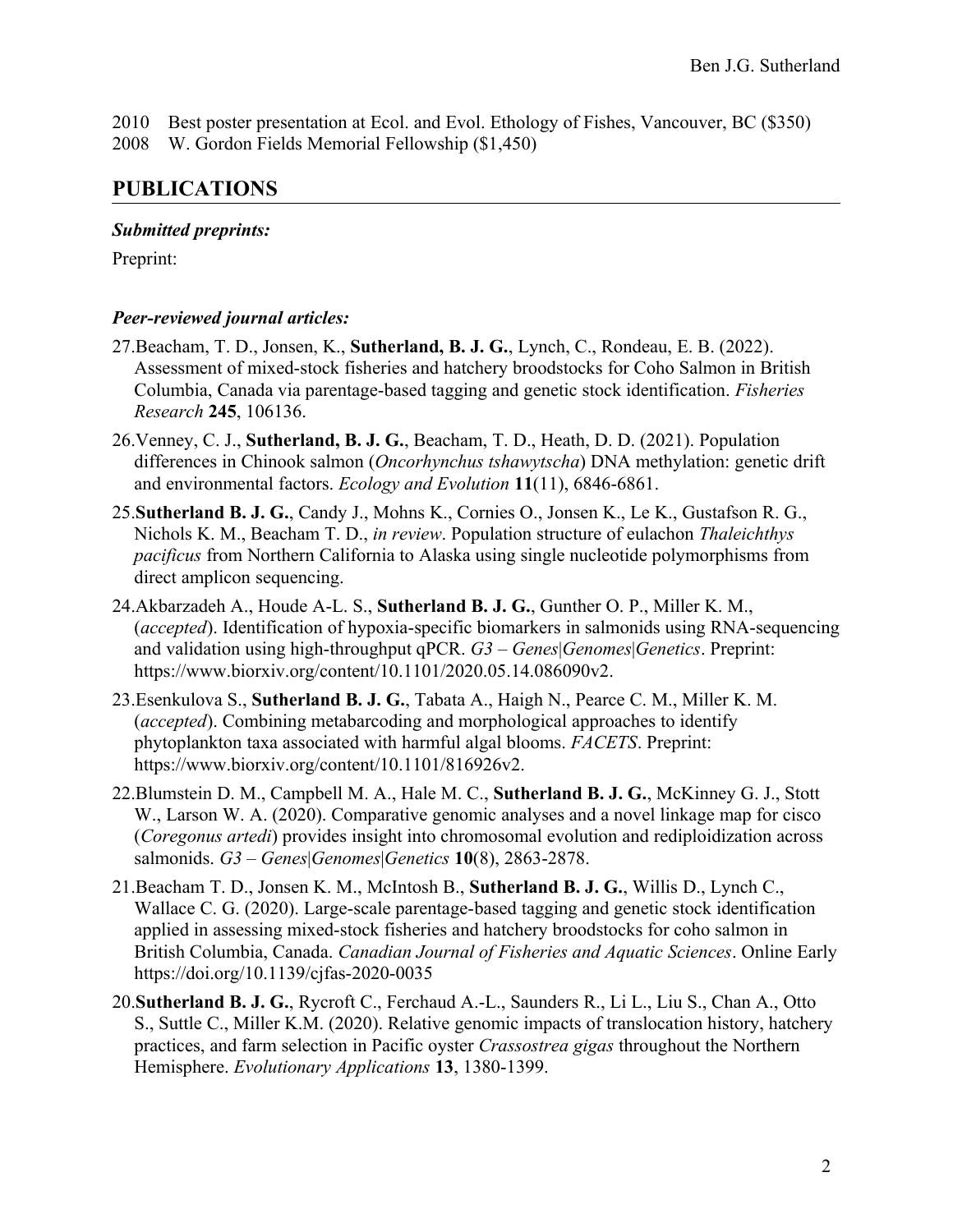- 19.**Sutherland B. J. G**., Prokkola J. M., Audet C., Bernatchez L. (2019). Sex-specific coexpression networks and sex-biased gene expression in the salmonid Brook Charr *Salvelinus fontinalis*. *G3 - Genes|Genomes|Genetics* **9**(3), 955-968.
- 18.Moore J.-S., Harris L. N., Le Luyer J., **Sutherland B. J. G.**, Rougemont Q., Tallman R. F., Fisk A. T., Bernatchez L. (2017). Genomics and telemetry suggest a role for migration harshness in determining overwintering habitat choice, but not gene flow, in anadromous Arctic Char. *Molecular Ecology* **26**(24), 6784-6800.
- 17.Poley J. D.\*, **Sutherland B. J. G.\***, Fast M. D., Koop B. F., Jones S. R. M. (2017). Effects of the vertically transmitted microsporidian *Facilispora margolisi* and the parasiticide emamectin benzoate on salmon lice (*Lepeophtheirus salmonis*). *BMC Genomics* **18**: 630. (\**equal contributors*)
- 16.Benestan L., Moore J.-S., **Sutherland B. J. G.**, Le Luyer J., Maaroufi H., Rougeux C., Normandeau E., Rycroft N., Atema J., N Harris Les, Tallman R. F., Greenwood S. J., Clark K. F., Bernatchez L. (2017). Sex matters in Massive Parallel Sequencing: Evidence for biases in genetic parameter estimation and investigation of sex determination systems (From The Cover). *Molecular Ecology* **26**(24), 6767-6783.
- 15.**Sutherland B. J. G.**, Rico C., Audet C., Bernatchez L. (2017). Sex chromosome evolution, heterochiasmy, and physiological QTL in the salmonid Brook Charr *Salvelinus fontinalis*. *G3 - Genes|Genomes|Genetics* **7**: 2749–2762.
- 14.**Sutherland B. J. G.**, Covello J. M., Friend S. E., Poley J. D., Koczka K. W., Purcell S. L., MacLeod T. L., Donovan B. R., Pino J., Gonzalez-Vecino J. L., Gonzalez J., Troncoso J., Koop B. F., Wadsworth S., Fast M. D. (2017). Host–parasite transcriptomics during immunostimulant-enhanced rejection of salmon lice (*Lepeophtheirus salmonis*) by Atlantic salmon (*Salmo salar*). *FACETS* **2**: 477–495.
- 13.Narum S. R., Gallardo P., Correa C., Matala A., Hasselman D., **Sutherland B. J. G.**, Bernatchez L. (2017). Genomic patterns of diversity and divergence of two introduced salmonid species in Patagonia, South America. *Evolutionary Applications* **10**: 402–416.
- 12.Braden L. M., **Sutherland B. J. G.**, Ben F Koop, Jones S. R. M. (2017). Enhanced transcriptomic responses in the Pacific salmon louse *Lepeophtheirus salmonis oncorhynchi* to the non-native Atlantic Salmon *Salmo salar* suggests increased parasite fitness. *BMC Genomics* **18**: 110.
- 11.**Sutherland B. J. G.**, Gosselin T., Normandeau E., Lamothe M., Isabel N., Audet C., Bernatchez L. (2016). Salmonid chromosome evolution as revealed by a novel method for comparing RADseq linkage maps. *Genome Biology and Evolution* **8**: 3600–3617.
- 10.Poley JD, **Sutherland BJG**, Jones SRM, Koop BF and Fast MD (2016). Sex-biased gene expression and sequence conservation in Atlantic and Pacific salmon lice *Lepeophtheirus salmonis*. *BMC Genomics* **17**, 483.
- 9. Müller A, **Sutherland BJG**, Koop BF, Johnson SC, Garver KA (2015). Infectious hematopoietic necrosis virus (IHNV) persistence in Sockeye Salmon: influence on brain transcriptome and subsequent response to the viral mimic poly(I:C). *BMC Genomics* **16**, 634.
- 8. **Sutherland BJG**, Poley JD, Igboeli OO, Jantzen JR, Fast MD, Koop BF, Jones SRM (2015). Transcriptomic responses to emamectin benzoate in Pacific and Atlantic Canada salmon lice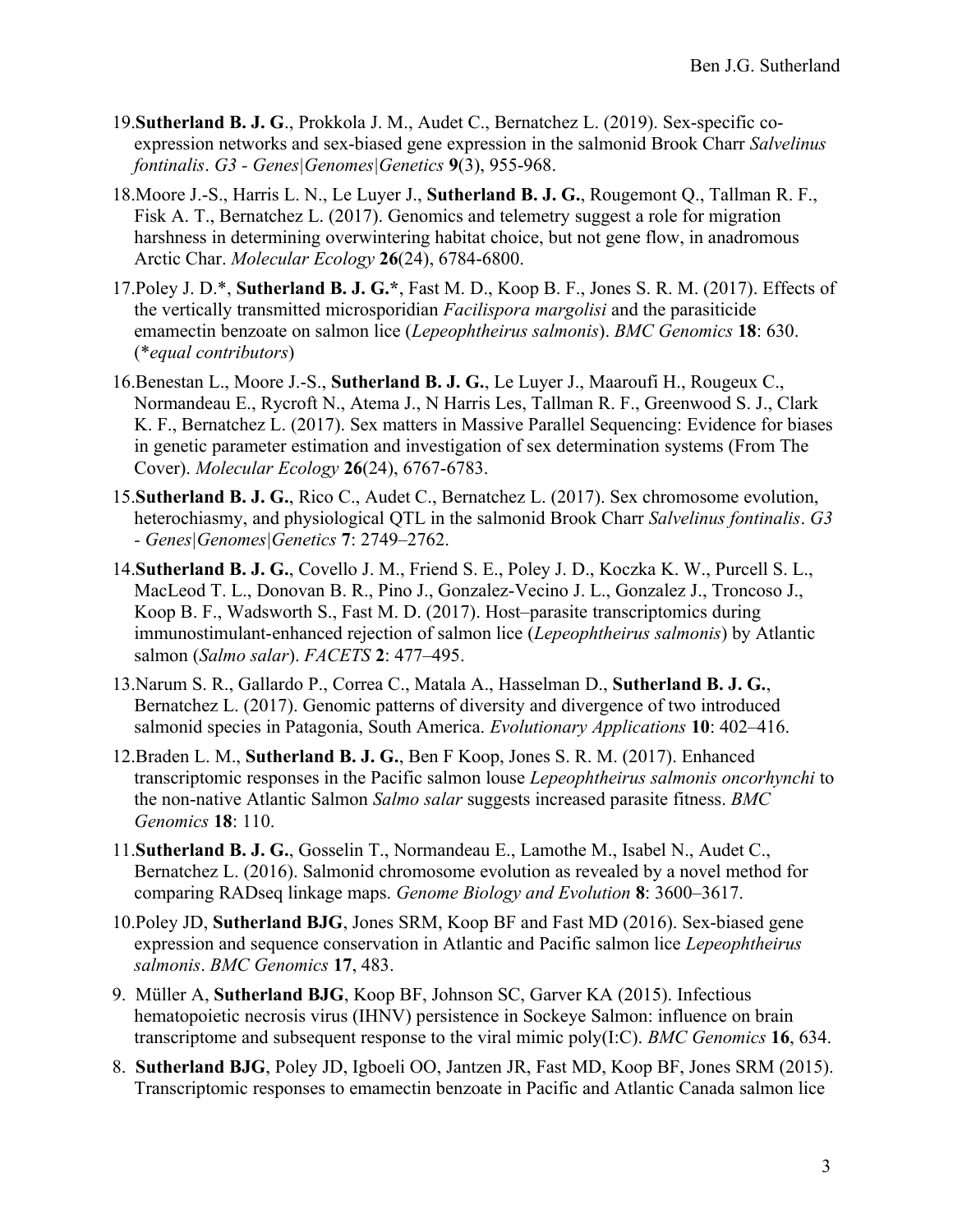*Lepeophtheirus salmonis* with differing levels of drug resistance. *Evolutionary Applications*  **8**(2), 133-148.

- 7. **Sutherland BJG**, Koczka KW, Yasuike M, Jantzen SG, Yazawa R, Koop BF, Jones SRM (2014). Comparative transcriptomics of Atlantic *Salmo salar*, chum *Oncorhynchus keta* and pink salmon *O. gorbuscha* during infections with salmon lice *Lepeophtheirus salmonis*. *BMC Genomics* **15**, 200.
- 6. **Sutherland BJG,** Hansen K, Jantzen JR, Koop BF, Smith, CR (2014). Divergent immunity and energetic programs in the gills of migratory and resident *Oncorhynchus mykiss*. *Molecular Ecology* **23**(8), 1952-1964.
- 5. Sahlmann C, **Sutherland BJG**, Kortner TM, Koop BF, Krogdahl A, Bakke AM (2013). Early response of gene expression in the distal intestine of Atlantic Salmon (*Salmo salar L.*) during the development of soybean meal induced enteritis. *Fish & Shellfish Immunology* **34**(2), 599- 609.
- 4. **Sutherland BJG**, Jantzen SG, Yasuike M, Sanderson DS, Koop BF, Jones SRM (2012). Transcriptomics of coping strategies in free-swimming *Lepeophtheirus salmonis* (Copepoda) larvae responding to abiotic stress. *Molecular Ecology* **21**(24), 6000-6014.
- 3. Jantzen SG\*, **Sutherland BJG\***, Minkley DR, Koop BF (2011). GO Trimming: Systematically reducing redundancy in large Gene Ontology datasets. *BMC Research Notes* **4**, 267. (\**equal contributors*)
- 2. Pavey SA, **Sutherland BJG**, Leong J*,* Robb A, von Schalburg K, Hamon T, Koop B, Nielsen J (2011). Ecological transcriptomics of lake-type and riverine Sockeye Salmon (*Oncorhynchus nerka*). *BMC Ecology* **11**, 31.
- 1. **Sutherland BJG**, Jantzen SG, Sanderson DS, Koop BF, Jones SRM (2011). Differentiating size-dependent responses of juvenile Pink Salmon (*Oncorhynchus gorbuscha*) to sea lice (*Lepeophtheirus salmonis*) infections*. Comparative Biochemistry and Physiology D-Genomics & Proteomics* **6**(2), 213-223.

#### *Technical Articles and Reports:*

- 2. Urawa, S., Beacham, T., **Sutherland, B.**, Sato, S. (2021). Winter distribution of Chum Salmon in the Gulf of Alaska: a review. Extended Abstract for NPAFC Technical Report.
- 1. Baillie S. M., McGowan C., May-McNally S., Leggatt R., **Sutherland B. J. G.**, Robinson S., (2019). Environmental DNA and its application to Fisheries and Oceans Canada: National needs and priorities. Canadian Technical Report of Fisheries and Aquatic Sciences. 3329.

## **INVITED PRESENTATIONS (\*presenting author)**

#### *Invited presentations:*

2018 **B.J.G. Sutherland**\* & J. Finke\*. Investigating the environmental, microbial and genetic causes of oyster mortality. Presentation to the BC Shellfish Growers Association AGM (Oct. 26).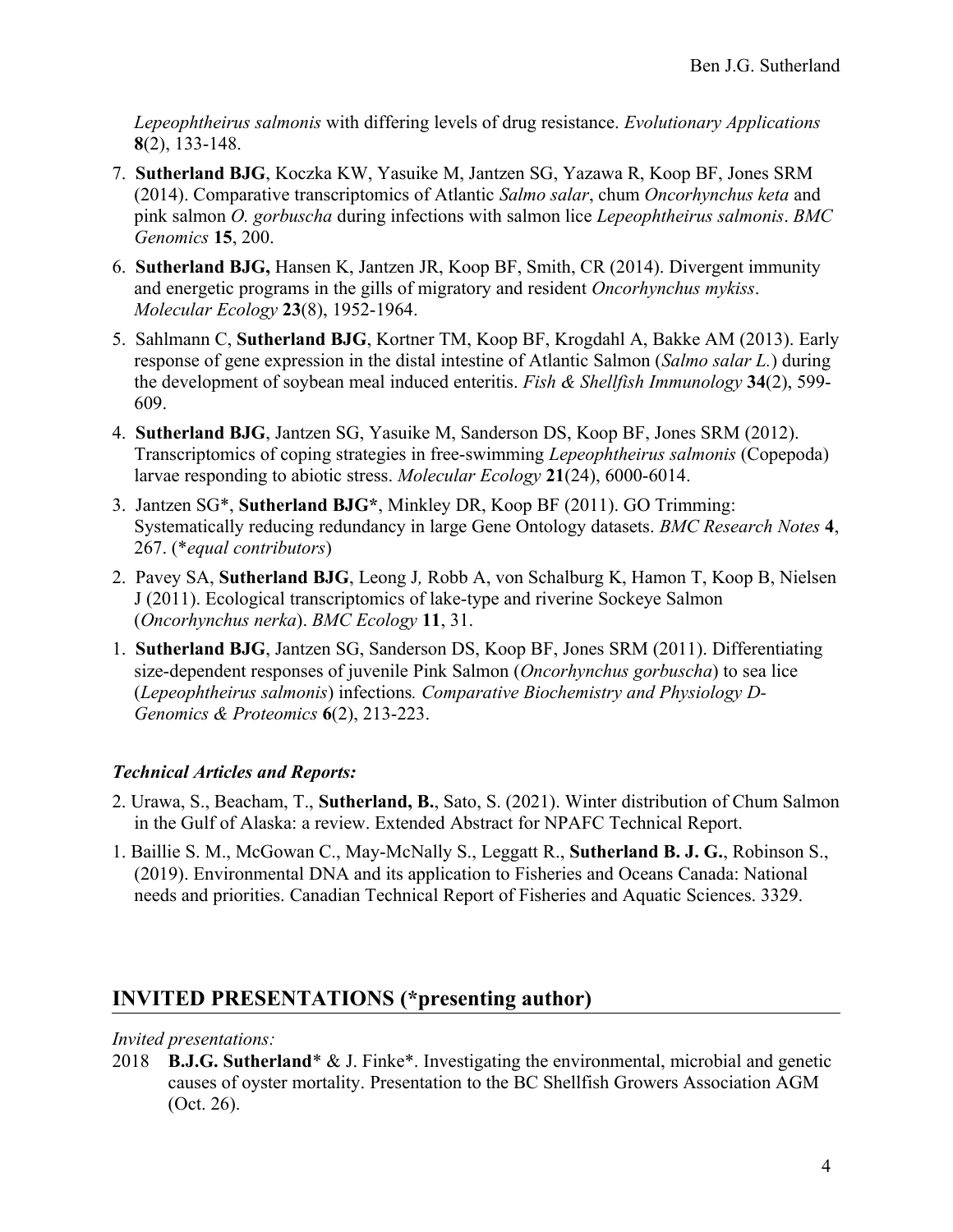- 2018 **B.J.G. Sutherland\***. Conservation Genomics. Lecture to the Summer Internship for Indigenous Peoples in Genomics Canada (SING), Simon Fraser University, BC, Canada (Aug. 3). Press coverage: https://vancouversun.com/news/local-news/indigenous-students-take-ongenomics-in-new-research-program
- 2018 **B.J.G. Sutherland\***. Whole genome duplication and gene co-expression networks in salmonid fishes. Departmental Seminar (Biology), University of Victoria, BC, Canada (Mar. 2).
- 2017 Kristi Miller\* & **B.J.G. Sutherland\***. Presentation of preliminary results for the eDNA project to the Canada C3 participants. Pacific Biological Station, Nanaimo, BC, Canada. Press coverage: http://vancouversun.com/news/local-news/dna-tests-on-water-samples-provide-glimpseinto-biodiversity-on-canadas-coastline
- 2015 & 2016 **B.J.G. Sutherland\***, S.R.M. Jones and B.F. Koop. Context-dependent interactions: salmon and salmon lice. *Guest lecturer* for Prof. J. Brodeur's Parasitology course at University of Montréal, Montréal, Québec, Canada.
- 2014 **B.J.G. Sutherland\***. "Comparative transcriptomics in salmonids and their parasites: predictive smoltification markers and drug resistance traits." Seminar at University of Prince Edward Island, Charlottetown, PEI, Canada.
- 2014 D.R. Minkley\* and **B.J.G. Sutherland\*. "**There's something fishy about this genome!" Oral (Pecha Kucha-style) presentation for students and public at the Centre for Biomedical Research, Pecha Kucha Biomedica. Victoria, BC, Canada.
- 2013 B.F. Koop and **B.J.G. Sutherland**\*. "Genomics in lice and salmon (GiLS) project provides new tools and mechanisms for understanding louse biology." Oral presentation at World Aquaculture. Nashville, Tennessee, USA. *Multimedia available at:* http://aquacomgroup.com/Page\_sections/Multimedia/Sea\_Lice\_AA2013/Sea\_Lice\_AA2013\_main.html
- 2013 **B.J.G. Sutherland\*.** "Sea lice and salmon using gene expression to understand parasite stress and host susceptibility." Oral presentation for the Trainees in Biomedical Research Seminar Series. Victoria, BC, Canada
- 2011 **B.J.G. Sutherland**\*. "Comparative susceptibilities." Oral presentation for Managing for Uncertainty: Pathogens and Diseases in Pacific Salmon Invitational Scientists' Think Tank. Vancouver, BC, Canada
- 2010 **B.J.G. Sutherland**\*, S.G. Jantzen, J. Leong, S.R.M. Jones and B.F. Koop. "*L. salmonis* and Pacific salmon – Interactions, Sensitivities and Tools." Oral presentation for Microtek International (Pfizer). Victoria, BC, Canada

*Contributed presentations and posters:*

- 2018 K.M. Miller\*, **B.J.G. Sutherland**, A. Tabata, A. Schulze, D. Callander, S. Li, C.M. Neville, B.P.V. Hunt. Environmental DNA for marine biodiversity surveys and quantification. ICES Annual Science Conference 2018, Theme Session on Modernizing fisheries stock assessment and monitoring with genetic methods. Hamburg, Germany (Sept. 24-27).
- 2018 **B.J.G. Sutherland**, T. Ming, T.D. Beacham, K.M. Miller\*. In-field real-time sequencing for stock assessment and biodiversity monitoring. ICES Annual Science Conference 2018, Theme Session on Modernizing fisheries stock assessment and monitoring with genetic methods. Hamburg, Germany (poster: Sept. 24-27).
- 2018 **B.J.G. Sutherland\***. The value of chromosomal information for studies in salmonid evolution, population genomics and transcriptomics. Oral presentation at the Coastwide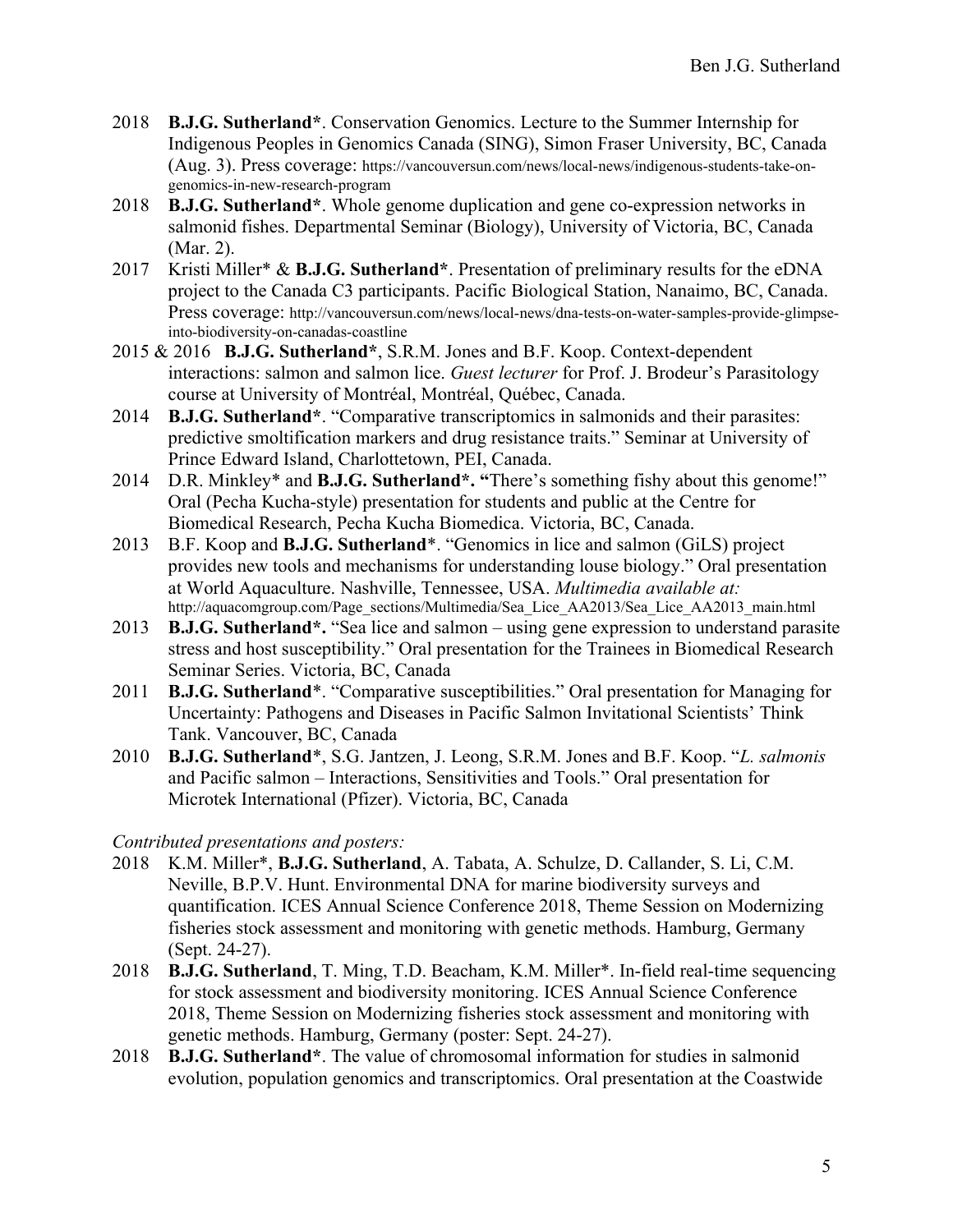Salmonid Genetics meeting in Mukilteo, USA (June 16-19). Video available here: https://youtu.be/dzZYUoYaDEU

- 2017 J-S. Moore\*, L. Harris, J. Le Luyer, **B.J.G. Sutherland**, Q. Rougemont, R.F. Tallman, A.T. Fisk, L. Bernatchez. Migration harshness drives habitat choice and local adaptation in anadromous Arctic char: evidence from integrating genomics and acoustic telemetry. Poster presentation at the Canadian Conference for Fisheries Research (CCFR) in Montréal, QC, Canada (Jan. 5-8).
- 2016 **B.J.G. Sutherland\***, C. Audet, L. Bernatchez. Chromosome sexuel, frequencies de recombinaison dans chaque sexe et marqueurs lies aux traits phénotypique suite à une duplication entire du génome salmonidé chez l'omble de fontaine. Oral presentation at the Annual General Meeting of the Ressources Aquatic Québec (RAQ), Québec, QC, Canada. (Nov. 22-23; in French).
- 2016 J.D. Poley**\***, **B.J.G. Sutherland**, B.F. Koop, M.D. Fast, S.R.M. Jones. Transcriptomics of Pacific salmon lice infected with the microsporidian *Facilispora margolisi* and exposed to Emamectin Benzoate indicates synergistic stressors. Poster presentation at the  $11<sup>th</sup>$  Sea Lice Conference in Ireland (Sept. 26-28).
- 2016 J.D. Poley**\***, **B.J.G. Sutherland**, O.O. Igboeli, B.F. Koop, M.D. Fast. Sea lice (*Lepeophtheirus salmonis*) responses to concurrent drug treatments with Emamectin Benzoate and Cypermethrin. Poster presentation at the 11<sup>th</sup> Sea Lice Conference in Ireland (Sept. 26-28).
- 2016 J.D. Poley**\***, C. van Iderstine, **B.J.G. Sutherland**, B.F. Koop, M.D. Fast. Drug treatment responses in *Lepeophtheirus salmonis* and need for new solutions in Canada. Oral presentation at the Aquaculture Association of Canada (AAC) 2016 conference (Special Section: Aquatic Animal Health and Integrated Pest Management) in St. John's, NL (Sept. 18).
- 2016 J.D. Poley**\***, **B.J.G. Sutherland**, S.R.M. Jones, B.F. Koop, M.D. Fast. Transcriptional responses to emamectin benzoate and other stressors in the salmon louse *Lepeophtheirus salmonis*. Invited seminar for DFO Pacific Biological Station, Nanaimo BC, Canada. (July 20).
- 2016 **B.J.G. Sutherland \***, T. Gosselin, E. Normandeau, M. Lamothe, N. Isabel, C. Audet and L. Bernatchez. Salmonid chromosome evolution as revealed by a novel method for comparing RADseq linkage maps. Oral presentation at the Canadian Society for Ecology Evolution conference in St. John's, NL, Canada (July 7-11).
- 2016 E. Normandeau \*, **B.J.G. Sutherland**, and L. Bernatchez. Easily compare genetic maps with MapComp. Oral presentation and tutorial at the IBIS Club Bioinfo series, Université Laval, Québec, QC, Canada (March 15; in French).
- 2016 **B.J.G. Sutherland \***, T. Gosselin, E. Normandeau, M. Lamothe, N. Isabel, C. Audet and L. Bernatchez. Novel method for comparing RADseq linkage maps reveals chromosome evolution in salmonids. Oral presentation at the Interlabs-IBIS seminar series, Université Laval, Québec, QC, Canada (Feb. 17).
- 2015 **B.J.G. Sutherland \***, T. Gosselin, E. Normandeau, M. Lamothe, N. Isabel, C. Audet and L. Bernatchez. L'application de la carte génétique haute densité pour l'analyses des caractères quantitatifs du phénotype et de l'expression chez l'omble de fontaine, *Salvelinus fontinalis*. Oral presentation at the Annual General Meeting of the Ressources Aquatic Québec (RAQ), Québec, QC, Canada. (Nov. 10-11; in French).
- 2015 **B.J.G. Sutherland**, T. Gosselin, E. Normandeau, S.A. Pavey, L. Letourneau, M. Lamothe, N. Isabel, C. Audet and L. Bernatchez. High-density genetic map, phenotypic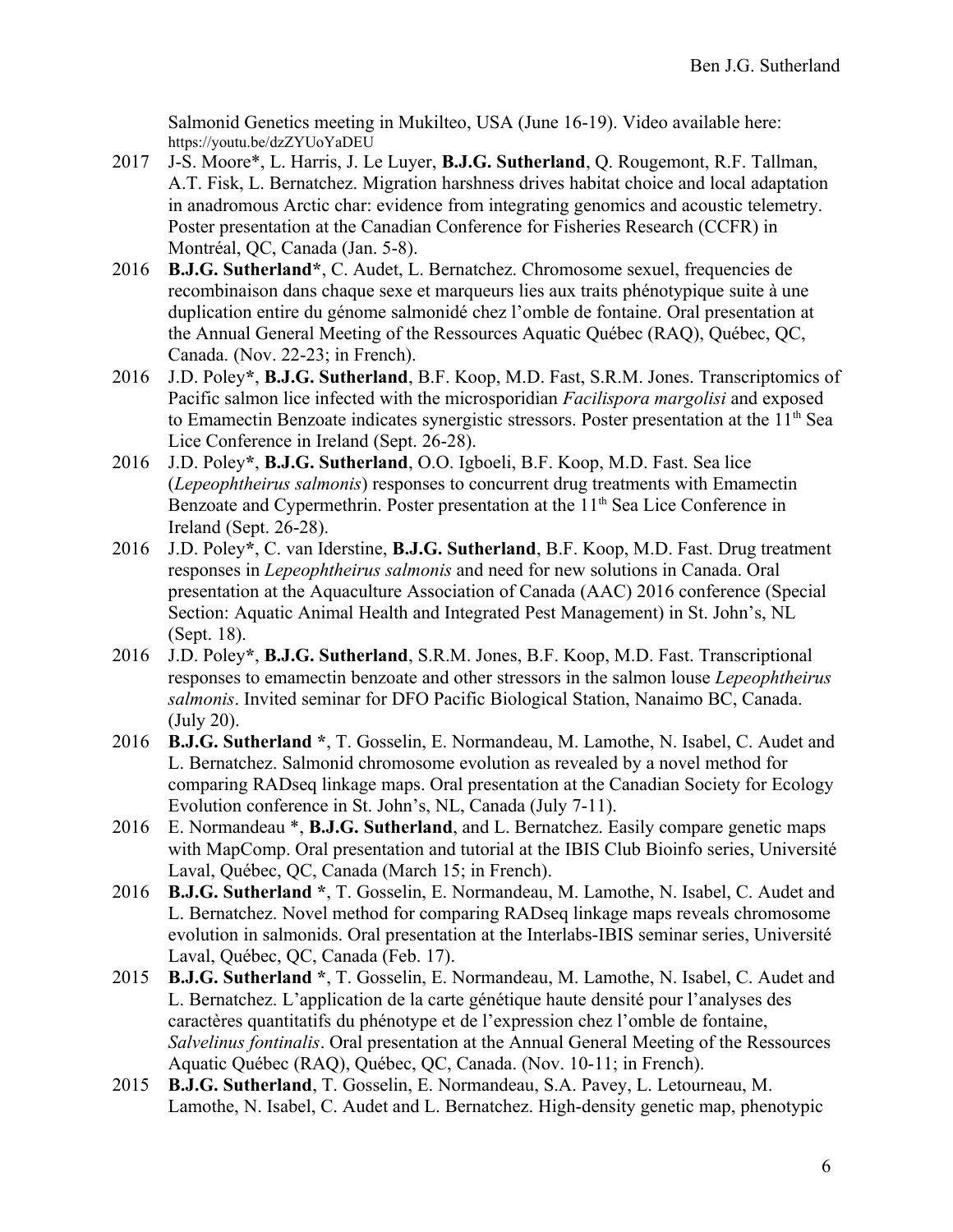and (co)expression QTL analysis, and first draft genome assembly of the pseudotetraploid Brook Charr *Salvelinus fontinalis*. Poster presentation at Evolutionary and Ecological Genomics (Gordon Research Conference), Maine, USA. (July 12-17).

- 2015 J.D. Poley\*, **B.J.G. Sutherland**, K. Fitzpatrick, S.K. Whyte, O.O. Igboeli, S.L. Purcell, B.F. Koop, M.D. Fast. Basal gene expression differences between free-floating copepodids and parasitic pre-adult sea lice provides insight on development. Oral presentation at Institutional Sea Lice Conference, Charlottetown, PEI, Canada.
- 2015 J.D. Poley\*, **B.J.G. Sutherland**, B.F. Koop, M.D. Fast. A novel multi-drug assay shows distinct sea lice *Lepeophtheirus salmonis* responses to emamectin benzoate and cypermethrin. Oral presentation at the 40<sup>th</sup> Eastern Fish Health Conference, South Carolina, USA.
- 2015 J.D. Poley**\***, **B.J.G. Sutherland**, S.R.M. Jones, B.F. Koop, M.D. Fast. Sex-biased gene expression in the salmon louse *Lepeophtheirus salmonis*. Poster presentation at the 9<sup>th</sup> International Symposium on Fish Parasites, Valencia, Spain (Aug. 31-Sept. 4).
- 2015 L.M. Braden\*, **B.J.G. Sutherland**, S.R.M. Jones. Susceptibility to infection by the salmon louse is related to both host and parasite responses. Host-Microbe Interaction Workshop at Plant and Animal Genomics (PAG) XXIII, San Diego, California, USA.
- 2014 A. Müller\*, **B.J.G. Sutherland**, B.F. Koop, S.C. Johnson, K.A. Garver. Characterization of the Infectious Hematopoietic Necrosis Virus (IHNV) Carrier State in Sockeye Salmon (*Oncorhynchus nerka*). Poster presentation at Genomics: the Power and the Promise (Genome Canada), Ottawa, Ontario, Canada. Abstract: *Genome*, 57(7): 386-387.
- 2014 L.M. Braden\*, **B.J.G. Sutherland**, D.R. Minkley, B.F. Koop, S.R.M. Jones. Hostspecific virulence by the sea louse, *Lepeophtheirus salmonis*. Poster presentation at Genomics: the Power and the Promise (Genome Canada) 2014, Ottawa, Ontario, Canada.
- 2014 **B.J.G. Sutherland\***, J.D Poley, O.O. Igboeli, J.R. Jantzen, M.D. Fast**,** B.F. Koop, S.R.M. Jones. Transcriptomics of emamectin benzoate responses in resistant Atlantic and sensitive Pacific salmon lice *Lepeophtheirus salmonis*. Oral presentation at Sea lice 2014, Portland, Maine, U.S.A. (*best student oral presentation*)*.*
- 2014 **B.J.G. Sutherland\***, K.C. Hanson, J.R. Jantzen, B.F. Koop, C.T. Smith. Divergent immunity and energetic programs in the gills of migratory and resident *Oncorhynchus mykiss*. Oral presentation at the American Fisheries Society meeting, Québec, QC, Canada, and as part of the Interlabs-IBIS seminar series, Université Laval (invited).
- 2014 S.R.M. Jones\*, **B.J.G. Sutherland**, L.M. Braden and B.F. Koop. "Salmon louse interactions: genomics and the evolution of the inflammation paradigm." Invited oral presentation at the 2nd International Conference for Integrative Salmonid Biology. Vancouver, BC, Canada.
- 2014 J.D Poley, **B.J.G Sutherland**, S.K. Whyte, O.O. Igboeli, S.L. Purcell, B.F. Koop, M.D. Fast**\***. Male lice are from Venus, Female lice are from Mars: Don't get me started on immature life stages. Oral presentation at the Aquaculture Association of Canada.
- 2014 J.D. Poley**\***, **B.J.G. Sutherland**, S.K. Whyte, O.O. Igboeli, S.L. Purcell, K. Fitzpatrick, B.F. Koop, M.D. Fast. Transcriptomic responses of copepodid sea lice (*Lepeophtheirus salmonis*) exposed to commonly used therapeutants in aquaculture. Oral presentation at Eastern Fish Health Workshop Meeting, Shepperdstown, West Virginia, USA & CSZ-CSEE-SCL First Joint Conference, Montréal, Quebec, Canada.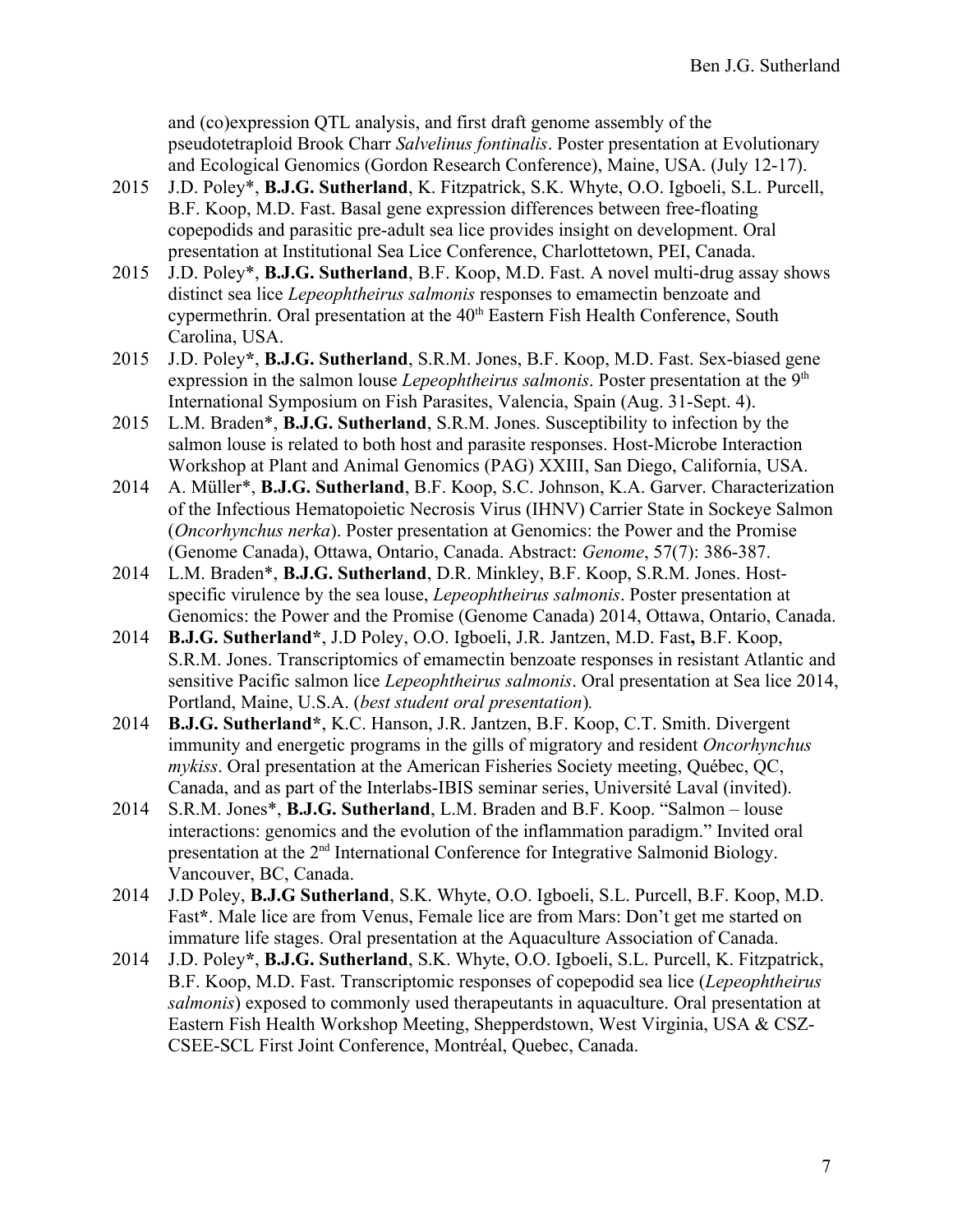- 2014 **B.J.G. Sutherland\***. "Living like a louse: Evading salmon defenses, chemical treatments and environmental stressors." Biology Departmental Seminar for the University of Victoria, Victoria, B.C. Canada.
- 2013 S.R.M. Jones\*, **B.J.G. Sutherland**, L.M. Braden and B.F. Koop. Parasitological, physiological and molecular metrics of resistance to *Lepeophtheirus salmonis* among salmon. Oral presentation at the 16<sup>th</sup> International Conference on Diseases of Finfish and Shellfish. Tampere, Finland.
- 2013 M.D. Fast,\* J.D. Poley, O.O. Igboeli, **B.J.G. Sutherland**, B.F. Koop, S.L. Purcell, J.M. Covello, J.F. Burka, S. Whyte (2013). There and back again: Managing sea lice infection and resistance to treatment. Poster presentation at the 16th International Conference on Diseases of Fish and Shellfish. Tampere, Finland.
- 2013 A. Müller, K.A. Garver, **B.J.G. Sutherland**, B.F. Koop and S.C. Johnson\*. "Characterization of the infectious hematopoietic necrosis virus (IHNV) carrier state in sockeye salmon (*Oncorhynchus nerka*). Oral presentation at The 1<sup>st</sup> Conference of the International Society of Fish and Shellfish Immunology. Vigo, Spain
- 2012 **B.J.G. Sutherland\***, K.W. Koczka, S.R.M. Jones and B.F. Koop. Early responses of three salmonid species to *Lepeophtheirus salmonis* (Copepoda) infections." Oral presentation at the 1<sup>st</sup> International Conference for Integrative Salmonid Biology. Oslo, Norway
- 2012 S.R.M. Jones\*, **B.J.G. Sutherland** and B.F. Koop. "Biological and transcriptional consequences of infection with *Facilispora margolisi* (Microsporidia: Crustaceacida) following vertical transmission among larval salmon lice *Lepeophtheirus salmonis*." Poster presentation at the 1<sup>st</sup> International Conference for Integrative Salmonid Biology. Oslo, Norway
- 2012 **B.J.G. Sutherland\***, K.W. Koczka, S.R.M. Jones and B.F. Koop. "Stressed lice and refractory responses: Host-parasite transcriptomics." Oral presentation at the 9<sup>th</sup> International Sea Lice Conference. Bergen, Norway
- 2010 S.R.M. Jones\*, **B.J.G Sutherland** and B.F. Koop. "Attractions and rejections: exploring host specificity among salmon using the model ectoparasitic copepod *Lepeophtheirus salmonis*." Oral presentation at The 12<sup>th</sup> International Congress of Parasitology (ICOPA). Melbourne, Australia
- 2010 **B.J.G. Sutherland**\*, S.G. Jantzen, D.S. Sanderson, E. Kim, S.R.M. Jones and B.F. Koop. "Understanding the varying sensitivities of salmon to *Lepeophtheirus salmonis*  infections." Poster presentation at the  $8<sup>th</sup>$  International Sea Lice Conference. Victoria, BC, Canada
- 2010 S.G. Jantzen\*, **B.J.G. Sutherland**, D.S. Sanderson, S.R.M. Jones and B.F. Koop. "Sea lice (*Lepeophtheirus salmonis*) transcriptional responses to gradients of salinity, temperature, and emamectin benzoate." Poster presentation at the 8<sup>th</sup> International Sea Lice Conference. Victoria, BC, Canada
- 2009 **B.J.G. Sutherland\***, S.G. Jantzen, D.S. Sanderson, E. Kim, S.R.M Jones and B.F. Koop. "Understanding the varying sensitivities of salmon to *Lepeophtheirus salmonis*  infections." Poster presentation at Ecological and Evolutionary Ethology of Fishes, Vancouver, BC, Canada (*best poster prize*)
- 2009 **B.J.G. Sutherland**\*, G.A. Cooper, S.R.M. Jones and B.F. Koop. "Transcriptomic responses of juvenile pink salmon *Oncorhynchus gorbuscha* following exposure to the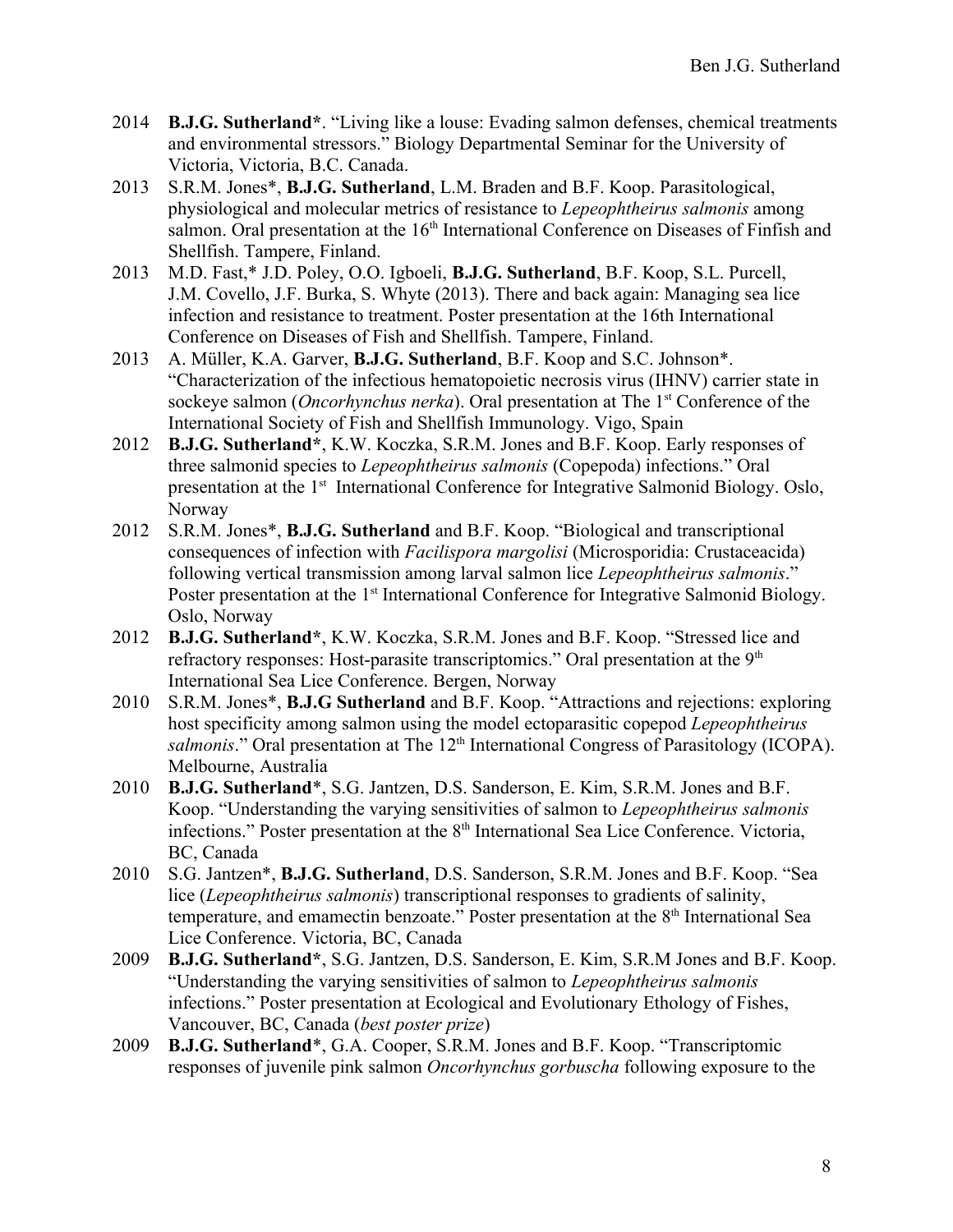salmon louse *Lepeophtheirus salmonis*." Oral presentation at Aquaculture Canada 2009. Nanaimo, BC, Canada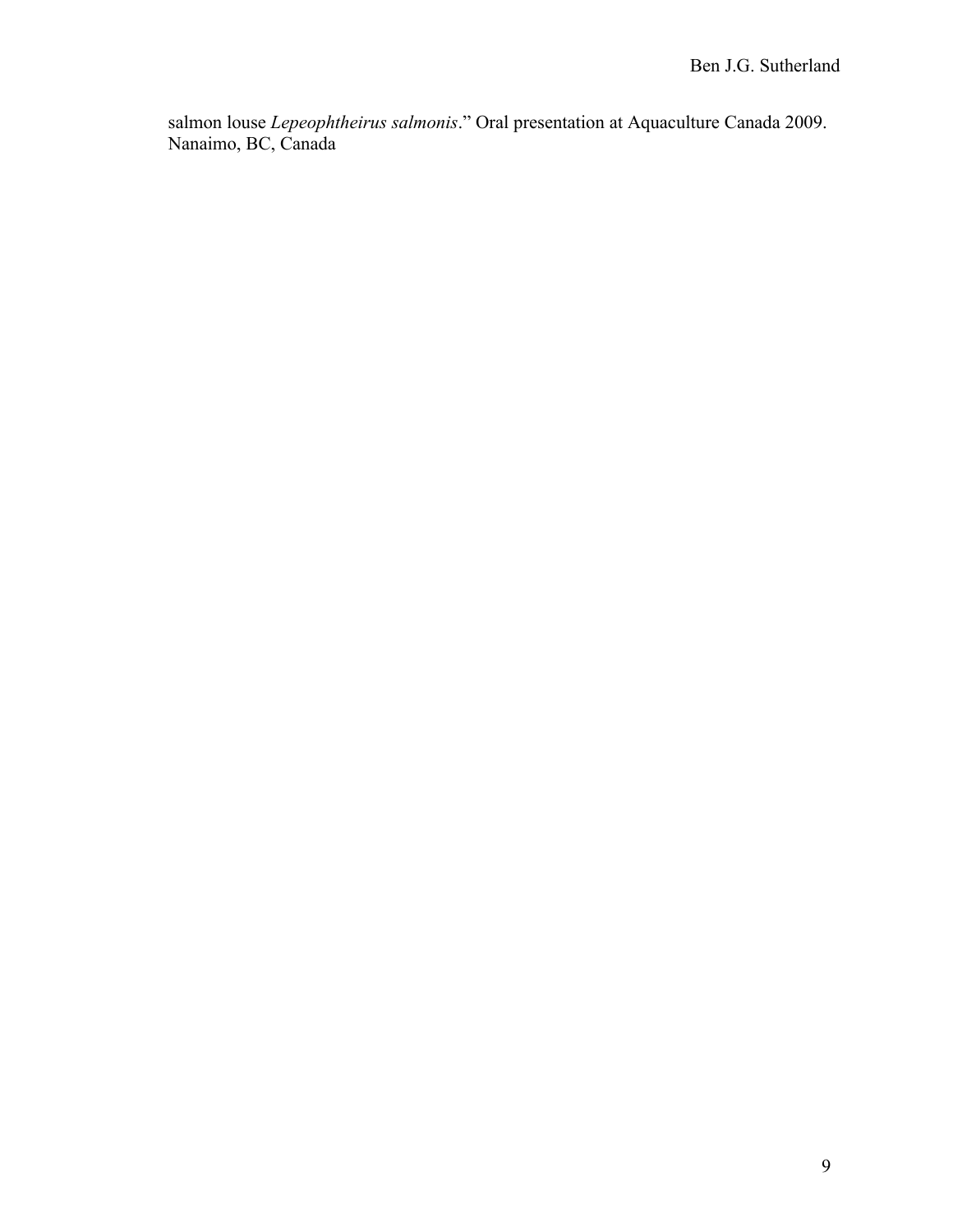## **SOCIETY & ORGANIZATION MEMBERSHIP**

Fisheries and Oceans Canada eDNA National Working Group (2018-2021) Canada C3 Science Team (Canada 150 Year Expedition) (2017-2021) Canadian Society of Ecology and Evolution (CSEE-SCEE) (2015-*present*) Ressources Aquatiques Québec (RAQ) (2014-2017) American Fisheries Society (2014-2017) World Aquaculture Society (2012-2014)

#### **SUPERVISION & MENTORSHIP**

| 2017-2021 | Claire Rycroft (Research Assistant, University of British Columbia) |
|-----------|---------------------------------------------------------------------|
| 2013-2016 | Jordan Poley (Ph.D. student, University of PEI)                     |
| 2013      | Anita Müller (Visiting Scientist, Fisheries and Oceans Canada)      |
| 2011-2012 | Kim Koczka (Research Assistant, UVic)                               |
| 2012      | Ben Cox (Undergraduate, UVic)                                       |
| 2011      | Sofie Remø (Visiting Scientist, Norway)                             |
| 2010-2011 | Christian Sahlmann (Visiting Scientist, Norway)                     |

#### **PEER REVIEW**

I have served as an external referee for more than 50 articles in 20 different journals, including those submitted to *BMC Genomics* (7), *Molecular Ecology* (7), *Parasites & Vectors* (3), *Journal of Experimental Zoology Part B: Molecular and Developmental Evolution* (3), *Evolutionary Applications* (2), *G3: Genes | Genomes | Genetics* (1), *Genes* (2), *Heredity* (2), *Molecular Biology and Evolution* (1) among others.

For a complete list, including open reviews please see the following Publons profile link: publons.com/a/600952

## **COMMITTEE INVOLVEMENT / VOLUNTEER ACTIVITY**

| 2018      | Member of the International Reviewer Committee for Sea Lice 2018 (Chile)      |
|-----------|-------------------------------------------------------------------------------|
| 2016      | Poster judge at la journée des étudiants d'IBIS (Université Laval, in French) |
| 2016      | Presentation judge at the Canadian Society for Ecology and Evolution meeting  |
| 2013-2014 | Executive Member of Trainees in Biomedical Research, UVic                     |
| 2013      | Search Committee for the Director of the Centre for Biomedical Research, UVic |
| 2011-2013 | Dept. of Biology Graduate Student Committee (student representative)          |
| 2011      | Finance Committee (co-chair) for the UVic Graduate Student Symposium          |
| 2010      | Student Organizer Sea Lice 2010 conference at Victoria, BC, Canada            |
| 2010      | Finance Committee for the UVic Graduate Student Symposium                     |
| 2009      | Glendale Gardens, Victoria, BC, Canada Volunteer                              |
| 2007-2008 | Thompson Rivers University Omega campus newspaper contributor                 |
| 2007      | Thompson Rivers University Science Fair Judging Committee                     |